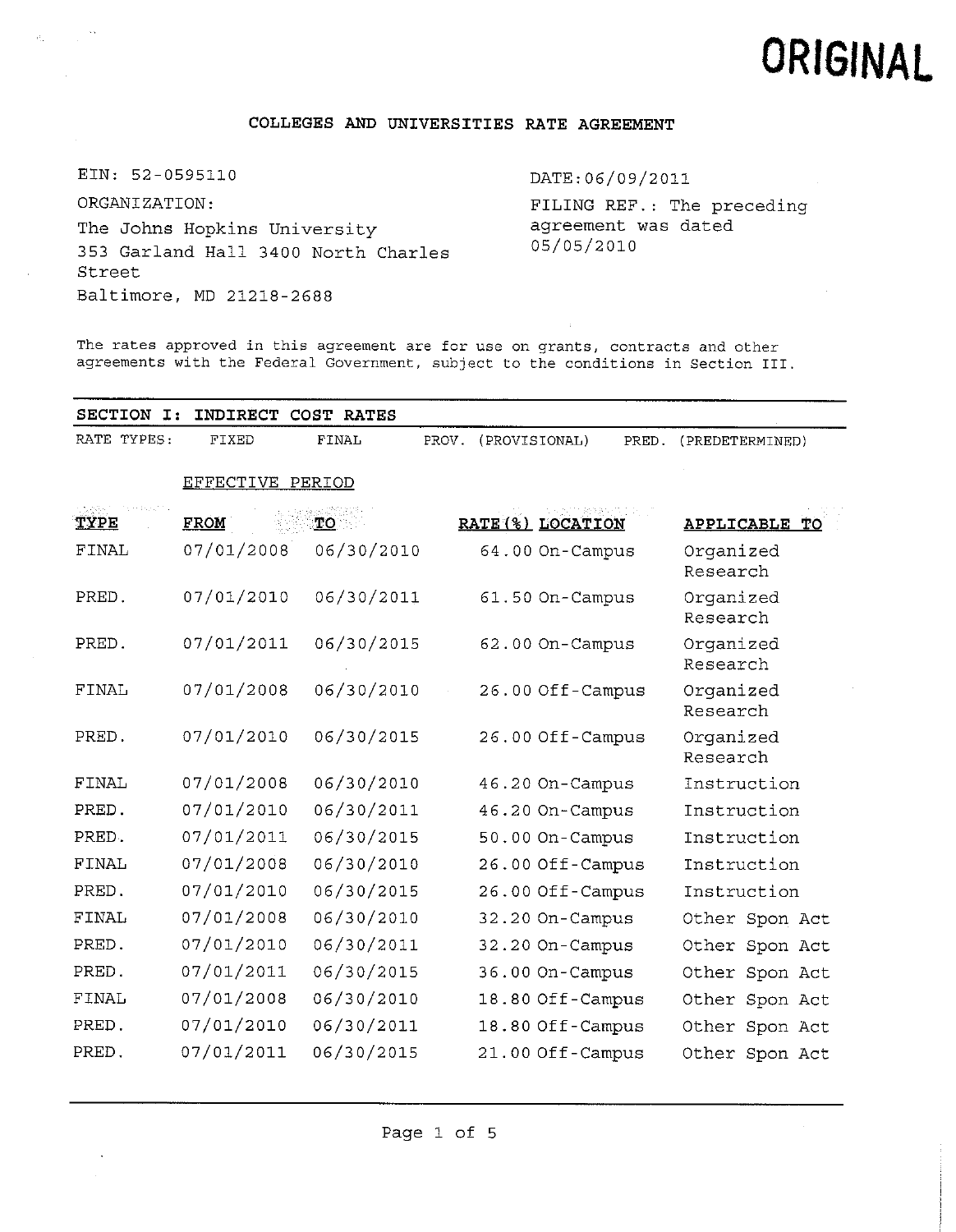| TYPE | <b>FROM</b> | mr | RATE (%) LOCATION | APPLICABLE TO |
|------|-------------|----|-------------------|---------------|

PROV. 07/01/2015 Until 2008 and the Use same rates and conditions as those cited for fiscal year ending June <sup>30</sup>, 2015.

## \*BASE

07/01/2015 Until

Amended

Modified total direct costs, consisting of all salaries and wages, fringe benefits, materials, supplies, services, travel and subgrants and subcontracts up to the first \$25,<sup>000</sup> of each subgrant or subcontract (regardless of the period covered by the subgrant or subcontract). Modified total direct costs shall exclude equipment, capital expenditures, charges for patient care, student tuition remission, rental costs of off-site facilities, scholarships, and fellowships as well as the portion of each subgrant and subcontract in excess of \$25,000.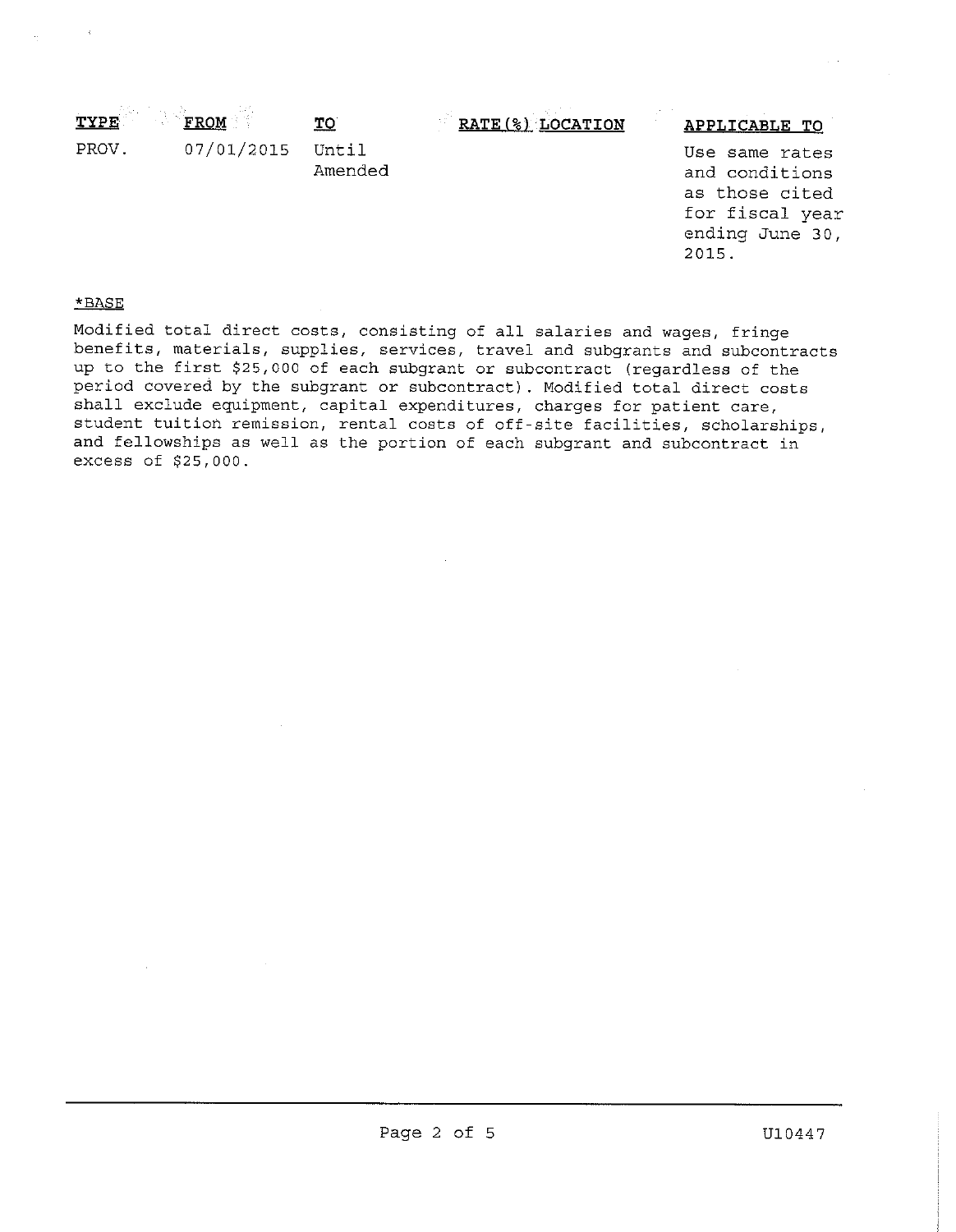**ORGANIZATION: The Johns Hopkins University AGREEMENT DATE: 06/09/2011**

 $\label{eq:2.1} \mathcal{L}(\mathcal{L}^{\text{max}}_{\mathcal{L}}(\mathcal{L}^{\text{max}}_{\mathcal{L}})) \leq \mathcal{L}(\mathcal{L}^{\text{max}}_{\mathcal{L}}(\mathcal{L}^{\text{max}}_{\mathcal{L}}))$ 

L.

 $\bar{z}$ 

| SECTION<br>$\mathbf{I}$ : |          | FRINGE BENEFIT RATES** |                   |                                                                                                   |
|---------------------------|----------|------------------------|-------------------|---------------------------------------------------------------------------------------------------|
| <b>TYPE</b>               | FROM     | TO                     | RATE (%) LOCATION | APPLICABLE TO                                                                                     |
| FIXED                     | 7/1/2011 | 6/30/2012              | 35.50 All         | Faculty/Staff<br>Employees                                                                        |
| FIXED                     | 7/1/2011 | 6/30/2012              | 8.00 All          | Temporary,<br>Ltd, Casual                                                                         |
| FIXED                     | 7/1/2011 | 6/30/2012              | 8,00 All          | Post Grad<br>Students                                                                             |
| PROV.                     | 7/1/2012 | Until<br>amended       |                   | Use same rates<br>and conditions<br>as those cited<br>for fiscal<br>year ending<br>June 30, 2012. |

\*\* DESCRIPTION OF FRINGE BENEFITS RATE BASE: Salaries and wages excluding vacation pay.

!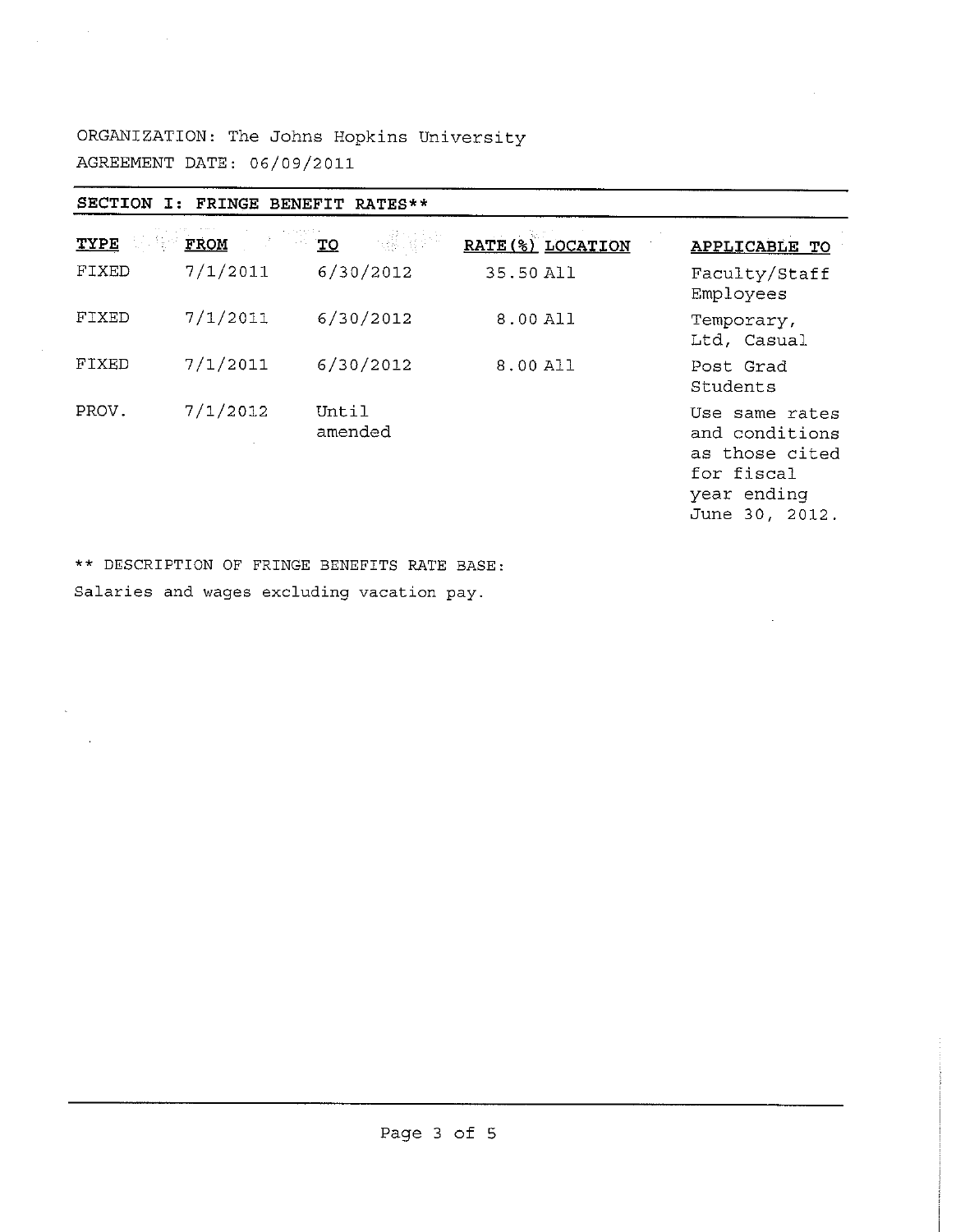ORGANIZATION: The Johns Hopkins University AGREEMENT DATE: 06/09/2011

## **SECTION II: SPECIAL REMARKS**

## TREATMENT OF FRINGE BENEFITS:

The fringe benefits are charged using the rate(s) listed in the Fringe Benefits Section of this Agreement. The fringe benefits included in the rate(s) are listed below.

OFF-CAMPUS DEFINITION: For all activities performed in facilities not owned by the institution and to which rent is directly allocated to the project(s), the off-campus rate will apply. Actual costs will be apportioned between oncampus and off-campus components. Each portion will bear the appropriate rate.

TREATMENT OF PAID ABSENCES:

Holiday, sick leave pay and other paid absences except for vacation pay are included in salaries and wages and are claimed on grants, contracts and other agreements as part of the normal cost of salaries and wages. Separate claims for the costs of these paid absences are not made.

Fringe benefits include: FICA, Unemployment & Workers' Compensation, Retirement, Health/Life/Dental/Disability Insurance, Tuition Remission, TIAA/CREF, Staff Development, Benefits Administration, Special Programs, Accrued Vacation and Continuing Professional Education.

The Off-Campus indirect cost rate is not applicable to the direct costs of GCRC nursing and dietary personnel, The direct costs associated with these nursing and dietary personnel are considered patient care costs and the related indirect costs are reimbursed through the JOHNS HOPKINS HOSPITAL ' S patient care Rate Agreement.

The rate agreement does not cover the Applied Physical LAB (APL) of the JOHNS HOPKINS UNIVERSITY. Rates for APL are established separately.

Equipment means an article of nonexpendable tangible personal property having a useful life of more than one year, and an acquisition cost of \$5,000 or more per unit.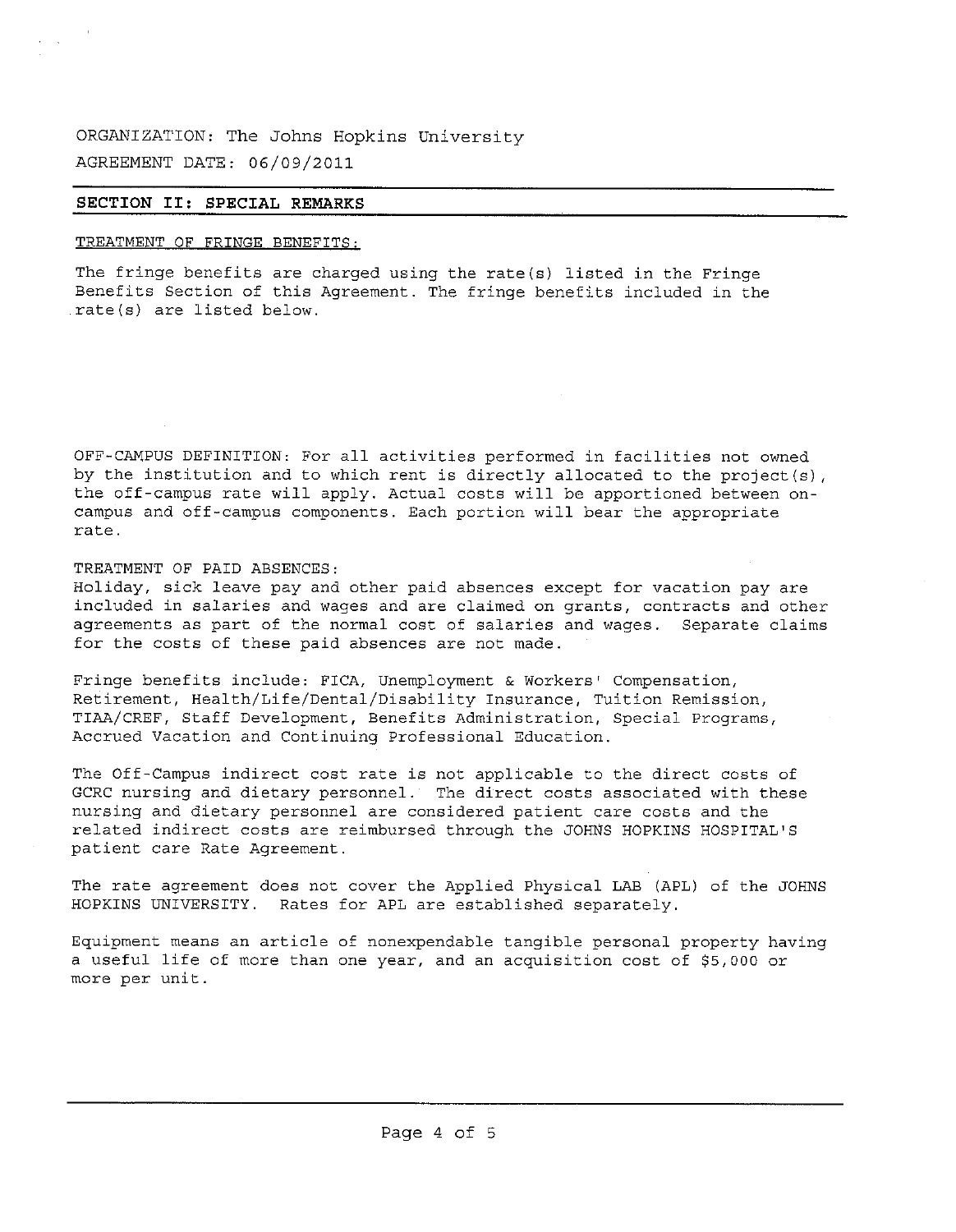## **ORGANIZATION: The Johns Hopkins University**

**AGREEMENT DATE: 06/09/2011**

## **SECTION III: GENERAL**

### LIMITATIONS: A.

The rates in this Agreement are subject to any statutory or administrative limitations and apply to a given grant,<br>contract or other agreement only to the extent that funds are available. Acceptance of the rates is subject pools as finally accepted: such costs are legal obligations of the organization and are allowable under the governing cost principles; (2) The same costs that have been treated as facilities and administrative costs are not claimed as direct costs,- (3) Similar types of costs have been accorded consistent accounting treatment; and (4} The information provided by the organization which was used to establish the rates is not later found to be materially incomplete or inaccurate by the Federal Government. In such situations the rate(s) would be subject to renegotiation at the discretion of the Federal Government.

### B. ACCOUNTING CHANGES:

This Agreement is based on the accounting system purported by the organization to be in effect during the Agreement period. Changes to the method of accounting for costs which affect the amount of reimbursement resulting from the use of this Agreement require prior approval of the authorized representative of the cognizant agency. Such changes include, but are not limited to, changes in the charging of <sup>a</sup> particular type of cost from facilities and administrative to direct. Failure to obtain approval may result in cost disallowances.

## C. FIXED RATES:

If <sup>a</sup> fixed rate is in this Agreement, it is based on an estimate of the costs for the period covered by the rate. When the actual costs for this period are determined, an adjustment will be made to a rate of a future year(s) to compensate for the difference between the costs used to establish the fixed rate and actual costs.

### U5E BY OTHER FEDERAL AGENCIES: D.

The rates in this Agreement were approved in accordance with the authority in Office of Management and Budget Circular <sup>A</sup>-<sup>21</sup> Circular, and should be applied to grants, contracts and other agreements covered by this Circular, subject to any limitations in <sup>A</sup> above. The organization may provide copies of the Agreement to other Federal Agencies to give them early notification of the Agreement.

## E. OTHER:

If any Federal contract, grant or other agreement is reimbursing facilities and administrative costs by <sup>a</sup> means other than the approved rate(s) in this Agreement, the organization should (1) credit such costs to the affected programs, and (2) apply the approved rate(s) to the appropriate base to identify the proper amount of facilities and administrative costs allocable to these programs.

| The Johns Hopkins University     | DEPARTMENT OF HEALTH AND HUMAN SERVICES |
|----------------------------------|-----------------------------------------|
| (IMSTITUTION)<br>(SIGNATURE<br>. | (AGENCY)<br>(SIGNATURE)                 |

O LBR (NAME) (NAME)

(TITLE) (TITLE)

**<sup>i</sup>/if/2.0(** *?* <sup>6</sup>/9/<sup>2011</sup> (DATE) (DATE) <sup>0447</sup>

BY THE INSTITUTION: ON BEHALF OF THE FEDERAL GOVERNMENT:

,  $\bigcup_{\alpha}$ 

Darryl W. Mayes

Director, Mid-Atlantic Field Office

HHS REPRESENTATIVE: Steven Zuraf

Telephone: **(**301**)** 492-4855